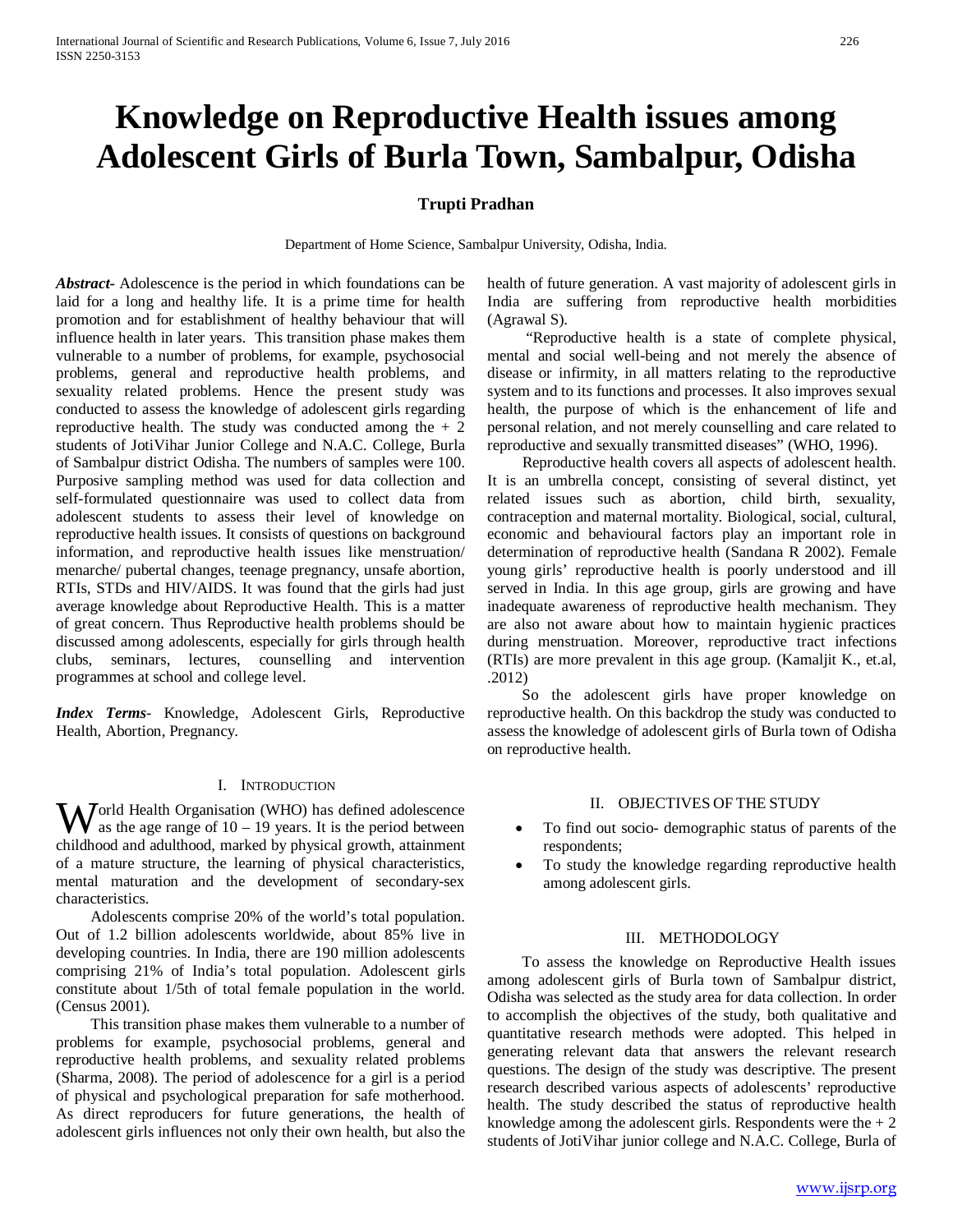Sambalpur district Odisha. The numbers of samples were 100. Purposive sampling method was used for data collection. For the purpose of data collection self-formulated questionnaire were used to collect data from adolescent students to assess their level of knowledge on reproductive health issues. Structured questions on various components of reproductive health issues were included in it. It consists of questions on background information, and reproductive health issues.

 **Background information** provides information on age, no. of brothers and sisters, family size, type of family, educational, occupational, and economical status of parents.

#### **Reproductive health issues covered in the study**

 The following issues related to reproductive health of the adolescents were investigated in the study:

1. Process of growing up, sexual development: puberty, menstruation,

2. Pregnancy (Reproduction)

3. Abortion (Medical Termination of Pregnancy)

4. Contraceptives for birth control

5.Sexually transmitted infections (STIs): Basic facts about its causes and symptoms

6. HIV/AIDS: modes of transmission of HIV, ways to prevent HIV transmission, and myths about HIV transmission

 The data obtained were compiled, stating the frequency of every response in each item and then statistical analysis were done by calculating the percentages of each frequency. Percentages were calculated to draw out differences in the responses and to highlight major responses. Tables, graphs, bar diagrams, and pie diagrams were prepared to provide a more appropriate interpretation of the processed data.

# IV. RESULTS

 This was a cross sectional study conducted in Burla town of Sambalpur district, Odisha among the adolescent girls with a view to assess the knowledge and about the selected reproductive health issues. A total of 100 adolescent girls were assessed using structured questionnaire.

## **Socio-Demographic characteristics**

 From the analysis of the data it was found that the respondents were between the age group of 15-18 years. 58% respondents were arts students and 42% respondents were science students. 44% of the respondents were belongs to nuclear family and 56% belongs to joint family. 10% of fathers were illiterate, 56% were studied up-to  $12<sup>th</sup>$ . It was noted that 29% were graduate and a small percentage of fathers (5%) had qualification of post graduation. It also reflected that 21% of the mothers of the respondents were illiterate. 60% mothers of the respondents studied up-to 12th, 15% did graduation, and 4% were post-graduates. 87% 0f the fathers were employed. They were engaged in different types of work like, some were in government service, some were in private service, and some were self employed. 13% fathers were unemployed. Among the mothers 84% were house-wives and 16% were employed. Analysis depicted that 48% of the respondents' had a monthly family income between Rs.5000 -15000. 34% of the respondents had a monthly income between Rs. 15000 -25000. 9% respondents had monthly income in between Rs. 25000-35000 and 9% had Rs 35000-45000.

## **Knowledge on reproductive health**

 Analysis of the findings reflected that that a small (21%) percentage of students were fully aware, 34% of the respondents were partially aware on the physiological changes that occurs during the puberty period. It also depicted that most of the students were not aware (45%) at all. The science students were more aware than arts students about the physiological changes during the period. This can be seen from the figure no-1.



**Figure no. 1**

 Analysis also reflected that a large percentage of girls considered physiological changes as natural process. They had positive attitude towards physiological changes. There was not a great variation in their reaction on physiological changes among the students of nuclear and joint families. It also showed that 15% of respondents were fully aware about the menstrual period before its onset, 27 % were partially aware and 58% respondents were not aware at all about it before its onset.

**Table no. 1: Awareness of menstrual period before its onset cross tabulated with family type**

| <b>Responses</b> | <b>Nuclear</b><br>family | <b>Joint</b><br>family | <b>Total</b> |
|------------------|--------------------------|------------------------|--------------|
| Fully aware      | 1(2.27%)                 | 14 (25%)               | 15(5%)       |
| Partially        | 8 (18.18%)               | 19                     | 27           |
| aware            |                          | $(33.92\%)$            | (17%)        |
| Not aware        | 35 (79.54%)              | 23                     | 58           |
|                  |                          | $(41.07\%)$            | (78%)        |
| Total            | 44 (44%)                 | 56(56%)                | 100%         |

 The table shows that more numbers of students belongs to joint family were fully and partially aware about menstruation before its onset than the students belonged to nuclear family as the students belonged to joint family had multiple sources of information. The findings illustrated that 25% respondent described menstrual period as a sign of fertility and 75% described that it was process of shedding of dirty blood. Most of the students (64%) felt that menstruation is purging of body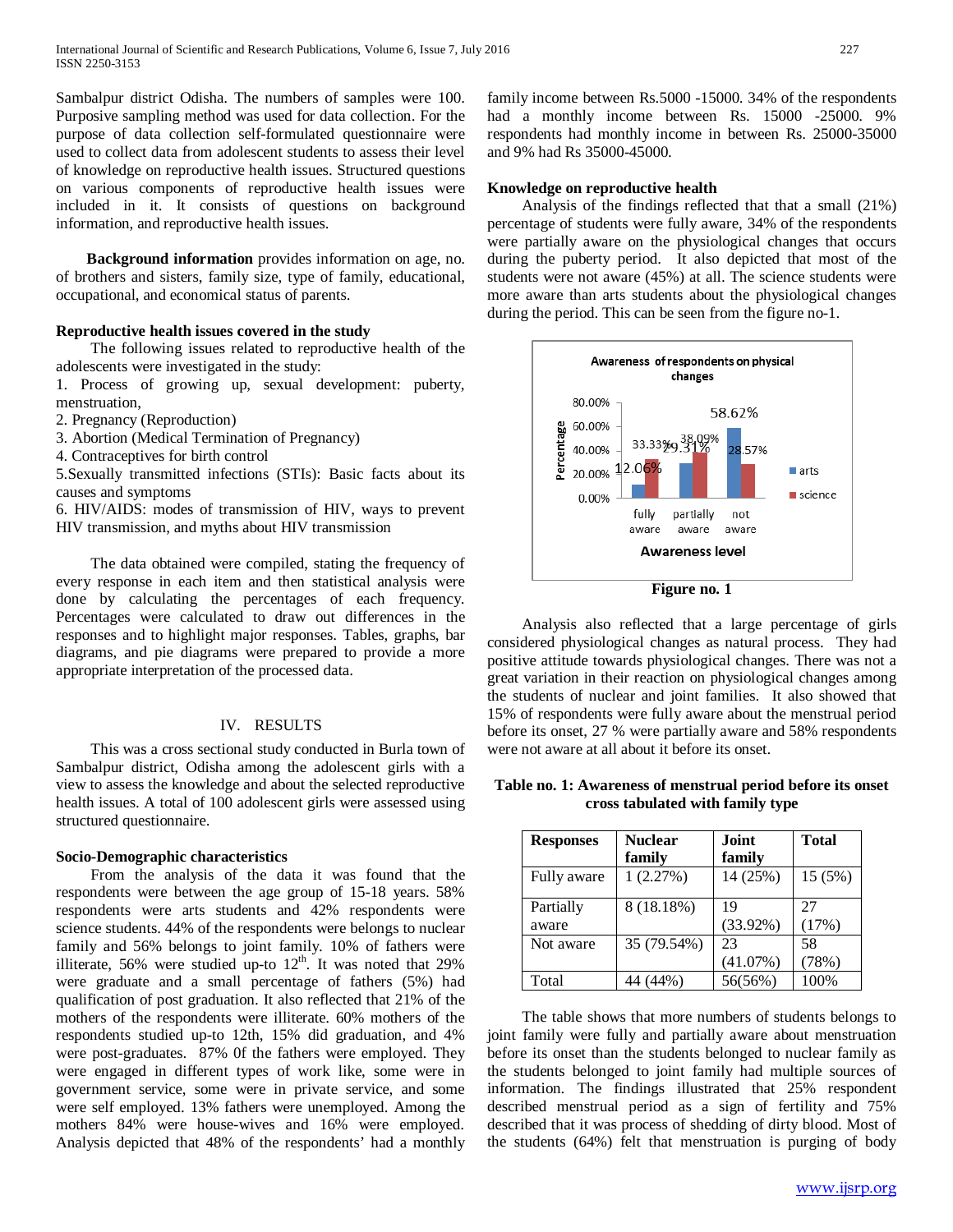impurities. 19% felt it as a dirty process and only 17% felt it as a natural physiology. The data indicated that 42% students had responded 12 year is the right age for menstruation. 47% students had responded 13 year is the right age for menstruation.

**Table no. 2: Respondents' Knowledge on Pregnancy**

| SI.<br>No.                  | <b>Conditions</b>                       | No. | $\frac{0}{0}$ |
|-----------------------------|-----------------------------------------|-----|---------------|
|                             | Union of sperms and<br>ovum takes place | 63  | 63            |
| $\mathcal{D}_{\mathcal{A}}$ | boy closely<br>A<br>hugs/kisses a girl  |     |               |
|                             | Do not know                             | 36  | 36            |
|                             | Total                                   | 100 | 100           |

 From the table it is clear that 63% of respondents have right knowledge on pregnancy. It can be observed that a large number of respondents (53%) had correct perception that abortion can be done in case when risks involved in carrying pregnancy for the health of the mother and foetus. However, a significant percentage (37%) of respondents perceived that abortion can be done in case of pre-marital pregnancy, in case of female foetus (5%), or as a method of family planning (2%). The data summarized that most of the respondent were not aware on contraceptives.



**Figure no. -2**

 Figure no.-2 reflects that most of the respondents (76%) perceived that sexual relationship was right only after marriage. Overall analysis of data reflected that a large number of respondents were aware of the various means of spread of HIV/AIDS. The findings depicted that a significant number of respondents were either did not know, nor had information on the means of spread of HIV/AIDS.

# V. DISCUSSIONS

 In the recent study a small (21%) percentage of students were fully aware, 34% of the respondents were partially aware on the physiological changes that occur during the puberty period. It also depicted that most of the students were not aware (45%) at all but in case of Agrawal S. et.al.(2007), About twothird (75.6%) of the girls were aware about all the signs of adolescence.

 In this study only 17% felt menstruation as a natural physiological process but according to Dube, S. et.al., K.(2012)

60% urban girls considered menstrual as natural phenomena and according to Tiwari, H. et.al. (2006), only 38.5% felt comfortable about menarche and only 31.0% believed that menstruation was a normal physiological process. If girls are mentally prepared for menarche, then the chances of depression or low self-esteem after experiencing menarche decrease. The recent data indicated that 42% students had responded 12 year is the right age for menstruation. 47% students had responded 13 year is the right age for menstruation.

 Singh, A. and Rathor, R. (2012), Knowledge of teenage pregnancy and mode of pregnancy was lower in urban girls but in the recent study 63% of respondents have right knowledge on pregnancy.

 In this study a large number of respondents were aware of the various means of spread of HIV/AIDS, but in case of Akther N.et. al. (2012), More than two-fifths had no knowledge on mode of transmission of AIDS. It was also found that majority of the respondents had no knowledge on symptoms of AIDS and threefifths had no knowledge on prevention of AIDS.

#### VI. CONCLUSION

 On the basis of the above results we can conclude that the knowledge of adolescent girls was average. Thus it becomes important to address the misconceptions regarding different aspects of reproductive health through health education. Reproductive health problems should be discussed among adolescents, especially for girls through health clubs, seminars and lectures at school and college level. To identify and solve their reproductive health problems counselling should be done with the help of specialists from time to time. Such educational intervention programs must be given due importance, which will help the adolescent girls to take care of their own health and protect themselves from the risk of Reproductive health problems.

#### **REFERENCES**

- [1] Agrawal S, Fatma A, Singh CM, (2007), A study of knowledge and attitude of adolescent girls towards reproductive health and related problems,Indian Journal of Preventive and Social Medicine, 38, (1-2), 36-41.
- [2] Dube, S. and Sharma, K. (2012), Knowledge, Attitude and Practice Regarding Reproductive Health among Urban and Rural Girls: A Comparative Study, EthnoMed, 6, (2), 85-94
- [3] Kamaljit K., Arora,B., Singh, G. K., Neki,N. S. (2012), Social Beliefs and Practices associated with Menstrual Hygiene among Adolescent Girls of Amritsar, Punjab, India,JIMSA , l, (25), 2 69.
- [4] Nidhi Kotwal 1, Nilofer Khan 2, Shashi Kaul(2014), Knowledge of reproductive health among adolescent school girls of Jammu district, InternationaJ journal of Research in Health Sciences, 2,(2),536-539
- [5] Padhy, G. K., Pattanayak, A., Jena,D. (2013), Effectiveness of Planned Teaching Programme on Reproductive Health Among Adolescent Girls, Indian Medical Gazette.
- [6] Rao, R. S. P., A. Lena, Nair,N. Kamath,S.V., Kamath, A. (2008), Effectiveness of Reproductive Health Education Among Rural Adolescent Girls: A School Based Intervention Study in UdupiTaluk, Karnataka,Indian J Med Sci, 62, (11).
- [7] Singh, A., Rathor, R. (2012), Consciousness of Reproductive Health Among Rural and Urban Adolescent Girls, Indian J.L.Sci., 1, (2), 51-53.
- [8] Shah, C, Solanki, V. and H.B Mehta (2011), Attitudes Of Adolescent Girls Towards Contraceptive Methods, Australias Med J., 4, (1), 43–48